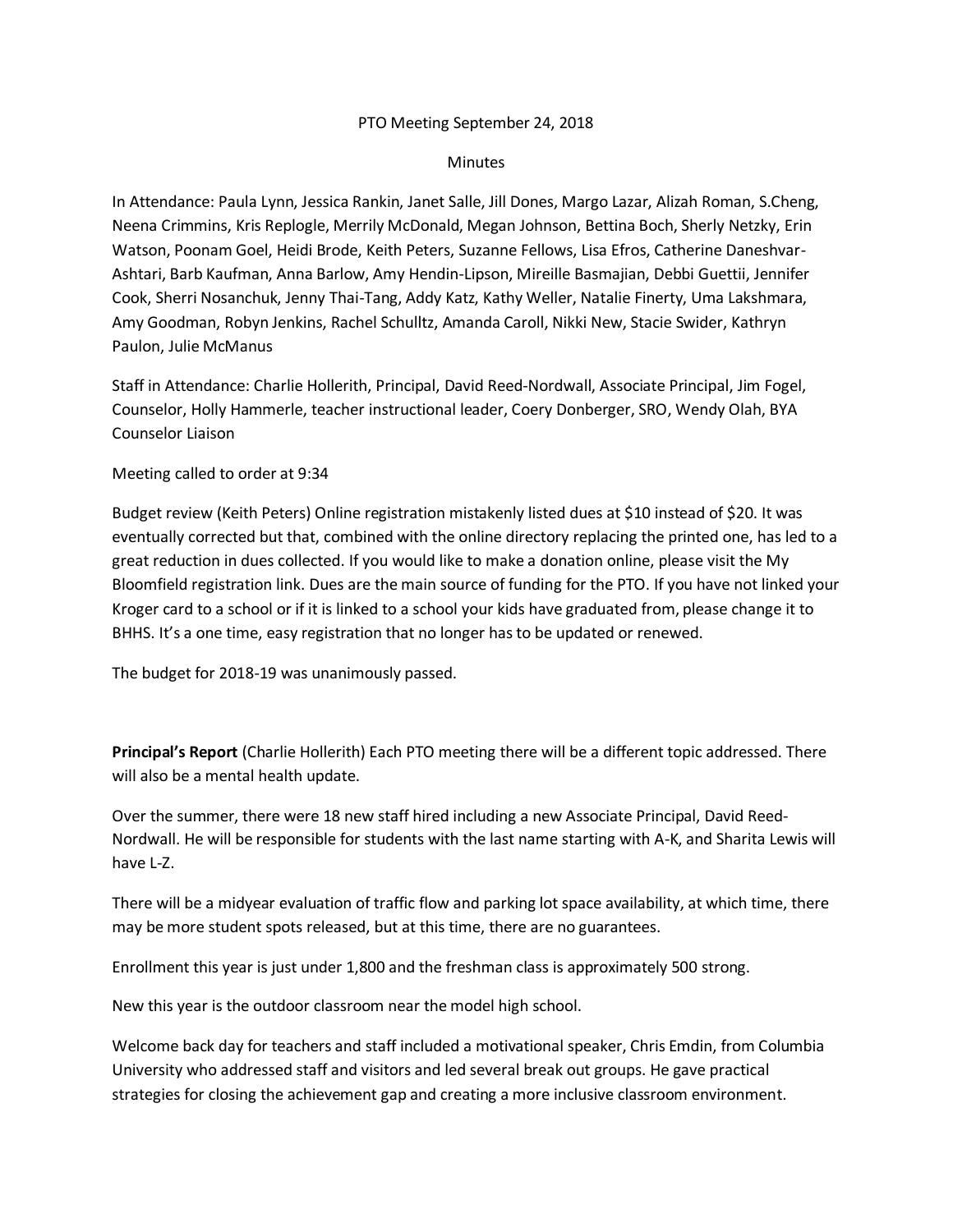School Resource Officer (SRO) Corey Donberger and township police led a staff safety training over the summer, including simulated active shooter drills. A modified version was presented to students by grade level and focused on strategies for varied locations in the building and different kinds of threats. BHHS follows the "Run, Hide, Fight" defense model but is flexible to adapt to age, location, type of threat and parental input.

Mental Health Survey results will be presented at the next PTO meeting. The survey was part of a bigger survey presented to students, parents and members of the community last spring.

## **Mental Health Topic of the Month:**

This month's mental health topic will be a brief overview of the services we offer, some plans for the year (including changes and updates) and some common issues faced by our students.

**The BHHS system** (Wendy Olah) We currently have 6 guidance counselors, 1.5 social workers and 1.5 psychologists at BHHS (the social workers and psychologists split time between buildings.) Overseeing all is our new Assistant Principal of Social Emotional Learning, Margaret Schultz. Some principles we practice are multi tiered intervention, zero tolerance for bullying and restorative practice and justice as opposed to punitive conflict resolution (currently 50% of staff are trained in restorative practice.) We will continue to work toward strengthening student alliances through clubs, consultations with teachers and learning community leaders to monitor student mental health, surveys, programming and partnerships (like the Angst movie screening), crisis intervention, early detection and community resource partnership. New programs include a quiet, sensory calming room known as the "Hawk's Nest" where students can go during the day to decompress and expanded literature available for students to get anonymous advice and resources outside of school.

**College applications and senior year stress** (Jim Fogel) We have over 100 colleges visiting this year for "College Night" and students can talk to representatives and ask questions. Frank Bruno wrote a book called "College Admission Mania" and it has good advice and strategies for keeping stress to a minimum. His principles are incorporated in the BHHS college application process we have developed. There is a college for everyone. It's about "a fit, not a prize." The senior class has a meeting the first week of school. Each senior is given a written guide and instructions on how to use the college application website "Naviance." Parents and students get passwords and set up their own Naviance accounts to help organize the application process.

President's Report (Barb Kaufman) Co Presidents Barb and Laura Silberman introduced themselves and the rest of the PTO Executive Board (Treasurer Keith Peters and Secretary Zarine Torrey.) They gave a tutorial on navigating the websites, how to access the online directory, and upcoming events. Bakers are still needed for college night, Monday, October 8 at 6:00 PM.